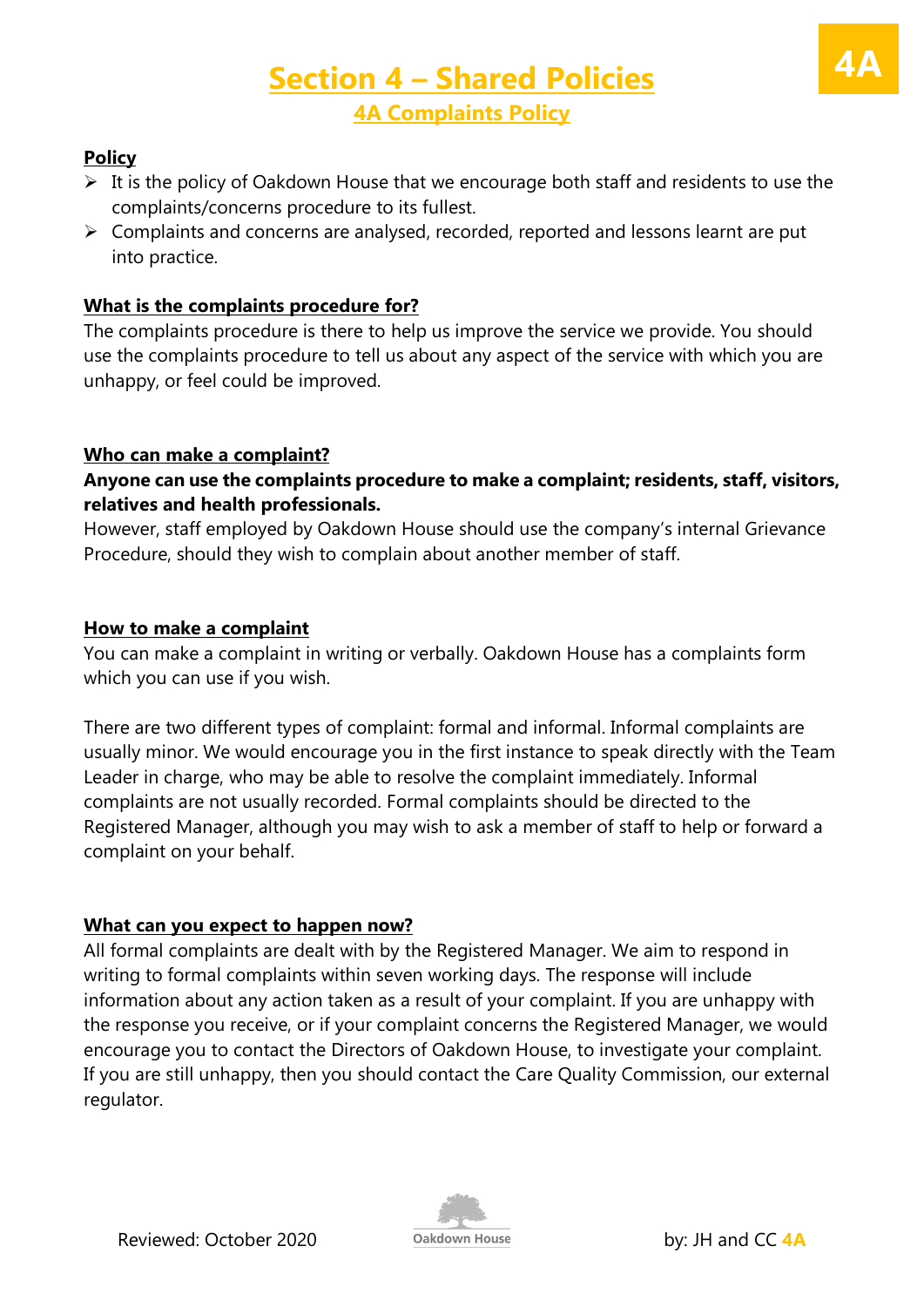#### **Contact information**

The Registered Manager Mr M Derrick – Director Care Quality Commission Oakdown House **Millingford House** South East Region Ticehurst Road **Forge Lane** Forge Lane City Gate Burwash Common **Dallington** Dallington Gallowgate East Sussex East Sussex East Sussex Newcastle upon Tyne TN19 7JR TN21 9JJ NE1 4PA 01435-883492 01435-882940 03000 -616161 [nrichardson@oakdownhouse.co.uk](mailto:nrichardson@oakdownhouse.co.uk) [mderrick@oakdownhouse.co.uk](mailto:mderrick@oakdownhouse.co.uk)

East Sussex County Council Adult Social Care Complaints Team County Hall, St Annes Crescent Lewes, East Sussex, BN7 1UE 01273 481242 [asccommentscomplaints@eastsussex.gov.uk](mailto:asccommentscomplaints@eastsussex.gov.uk)

LGO Advice Team Telephone: 0300 061 0614 E-mail: [advice@lgo.org.uk](mailto:advice@lgo.org.uk) Website: [www.lgo.org.uk](http://www.lgo.org.uk/)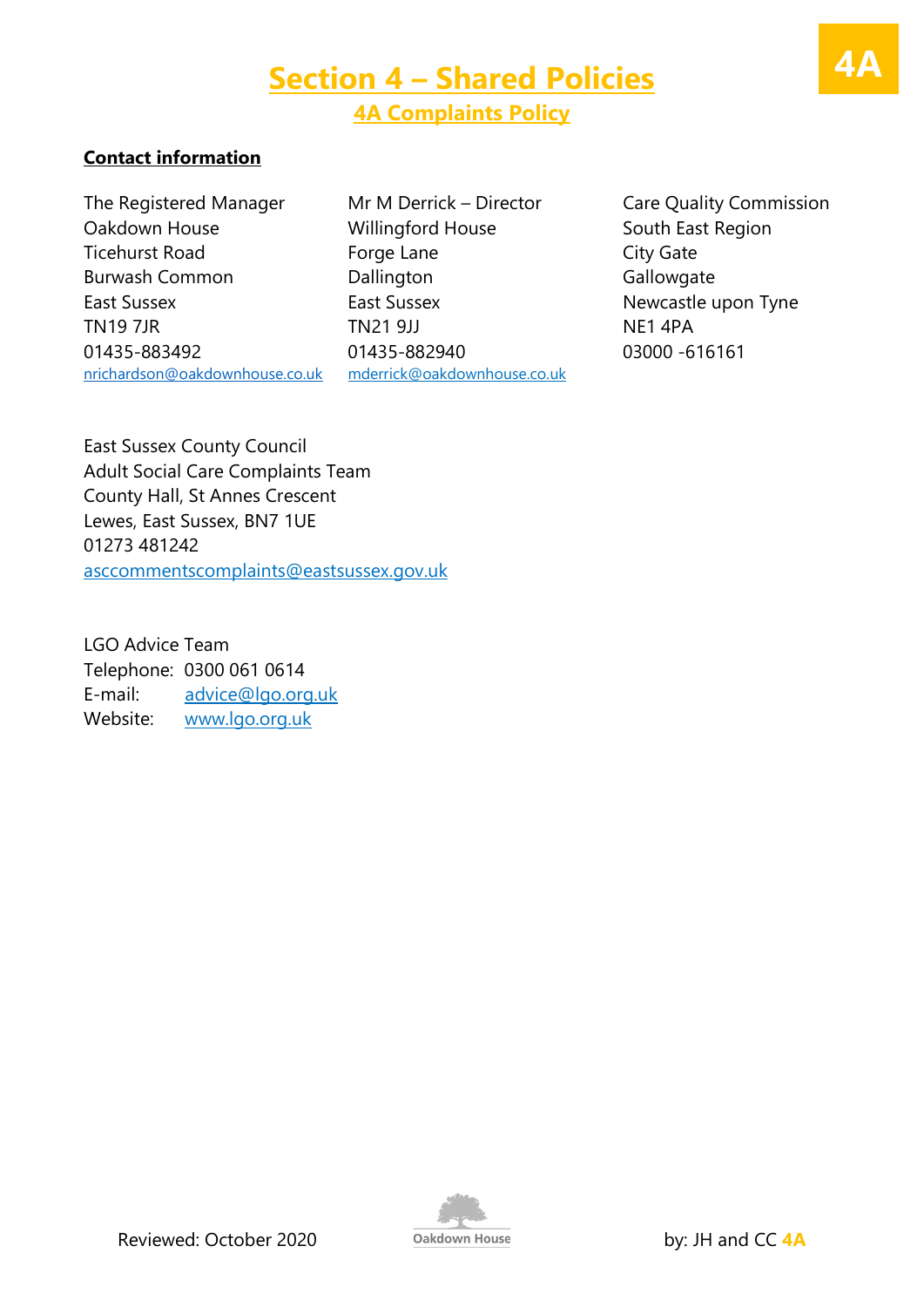# **Section 4 – Shared Policies 4A Complaints Policy**

## **HELP - I NEED TO COMPLAIN!**

## • **What about?**

You can complain about anything which you are not happy about. This could be everyday things like; meals, noise, not being able to choose, poor service, to very important things like; staff being unkind, someone you are afraid of, being hurt or upset by others.

## • **Who should I tell?**

You can talk to your **keyworker**, or any member of **staff** about your complaint. All complaints will be passed on to the **home manager**, who will make sure your complaint is looked in to.

### • **Who else can help me?**

If you need help from outside Oakdown, you could speak to your **family**, a **visitor** you know, or an **Inspector**. You could talk to them when they visit Oakdown, phone them yourself, or ask someone to help you make a phone call or write a letter.

## • **What will happen next?**

We take all complaints very seriously. If we need to, we will ask for help from outside to look into your complaint. We will talk to you every day, keeping you up to date with any news about your complaint, until you are happy there is no longer a problem.

## • **People who can help**

Niki Richardson – Telephone 01435 883492

Michael Derrick – Telephone 01435 882940

The Inspector – Telephone 0300 0616161

Local Government Ombudsman – 0300 061 0614

East Sussex County Council Complaints – 01273 481242

This form can be used in conjunction with the Registered Managers Complaints procedure Record (index)